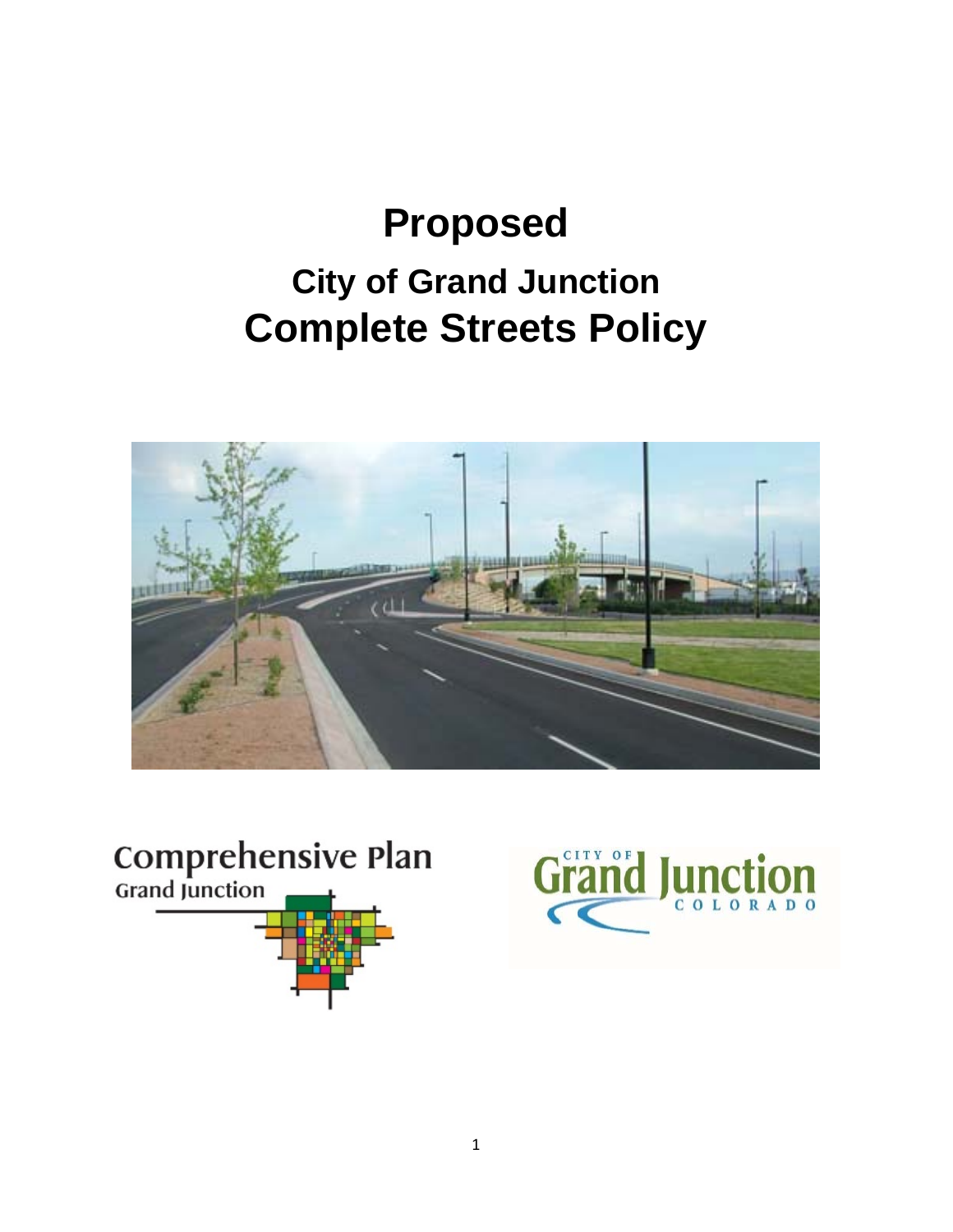# **City of Grand Junction Complete Streets Policy**

# **Vision:**

The Complete Streets Vision is to develop a safe, efficient, and reliable travel network of streets, sidewalks, and urban trails throughout the City of Grand Junction (City) to equitably serve ALL users and ALL modes of transportation. Complete Streets will provide residents improved access, safety, health and environment—helping Grand Junction to become the most livable community west of the Rockies.

The Comprehensive Plan established specific strategies to implement its vision, guiding principles, goals and policies. In Chapter 5, Balanced Transportation, there are strategies to provide alternatives to getting around the community, increasing connectivity between neighborhoods, schools, parks, shopping and employment areas. It is through the buildout of neighborhood and village centers, along with strategies identified in the Comprehensive Plan and this Circulation Plan that will help the community achieve its vision of becoming the most livable City west of the Rockies.

Grand Junction streets will be designed and maintained to be safe, attractive, accessible, convenient and comfortable for users of all ages and abilities and transportation modes. Complete Streets will make the City of Grand Junction more walkable and bikeable, support transit, foster community engagement, and support the local economy and property values. Complete Streets will strengthen quality of life by improving public health and safety, advancing mobility, enhancing livability and longterm sustainability to achieve the vision "to become the most livable community west of the Rockies."

### **Purpose:**

The City of Grand Junction commits to improvements that are planned, designed, constructed, operated, and maintained to support safe, efficient and convenient mobility for all roadway users—pedestrians, bicyclists, people who use mobility devices, transit riders, freight traffic, emergency response vehicles, and motorists—regardless of age or ability. Complete streets are necessary to expand everyone's mobility choices for safe and convenient travel by different modes between destinations throughout Grand Junction and are designed, appropriate to the context, to balance safety and convenience for everyone using the road.

Safety, including a reduction in hazards for pedestrians and bicyclists on Grand Junction roadways, is a fundamental consideration of this Complete Streets Policy. Complete Streets also encourage people to more easily make active transportation choices (walking and bicycling), which are associated with improved health outcomes at all stages of life and provide the added benefit of improved air quality.

The City of Grand Junction recognizes that the planning and design of streets and regional roadways should include the entire right-of-way and public realm. A Complete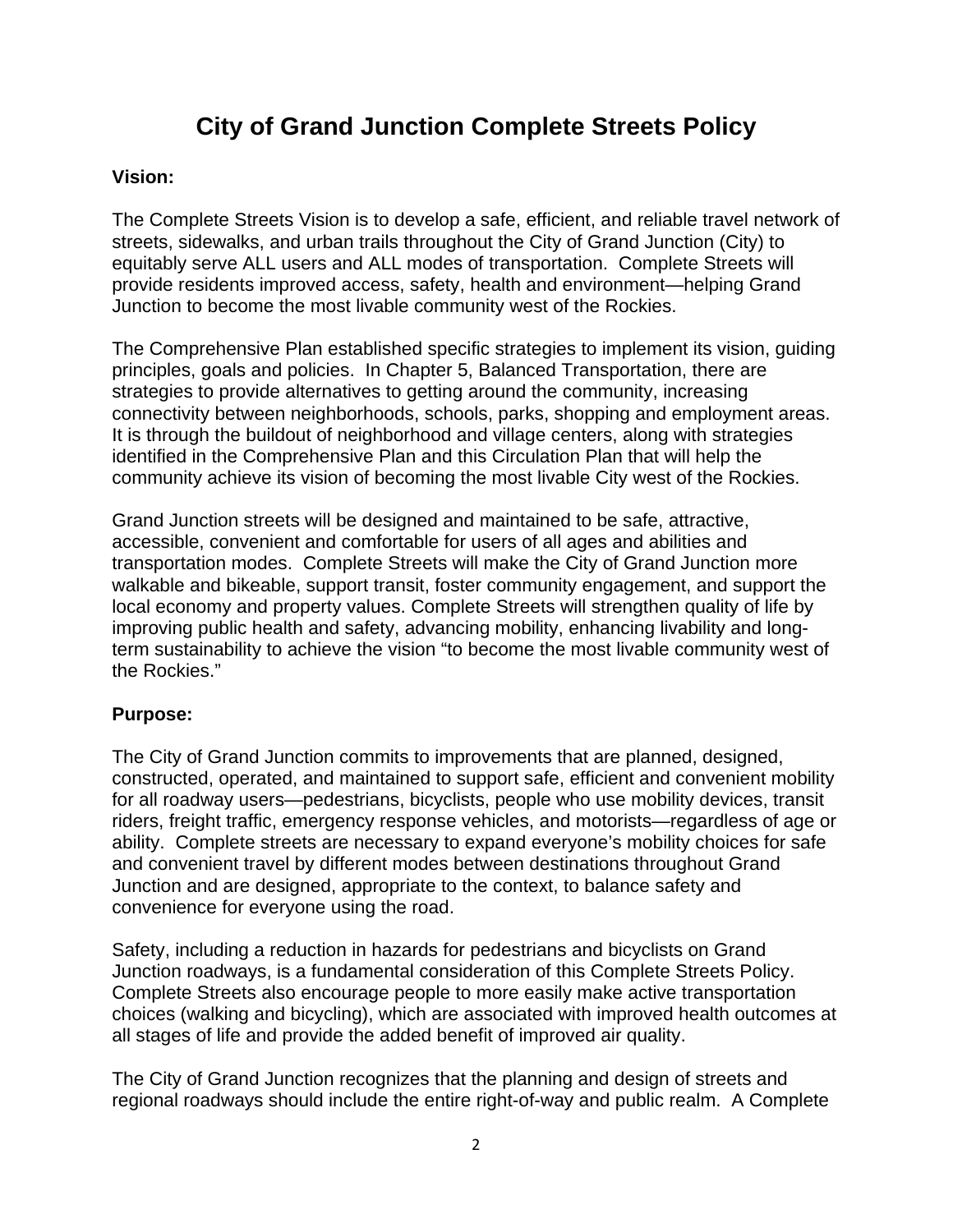Streets approach provides a unique opportunity to thoughtfully integrate and advance multiple objectives for the community, now and into the future, while delivering maximum benefits from both public and private investments. A Complete Street includes an array of integral facilities, including, but not limited to street and sidewalk lighting, pedestrian and bicycle safety improvements, access improvements, compliance with the Americans with Disabilities Act, public transit facilities and access there-to, landscaping, drainage, and street amenities such as street furniture and shade.

## **Complete Street Principles/Context Sensitive Design Standards**

- 1. **Complete Streets serve all users and modes**. The City of Grand Junction shall design, operate and maintain the communities' streets and right-of-way to reasonably enable safe, comfortable and convenient access and travel for users of all ages, abilities and income levels. Complete Streets equitably considers the needs of motorists, pedestrians, people with disabilities, transit users, bicyclists, and commercial and emergency vehicles, consistent with this policy. The City will strive to prioritize complete street improvements that impact vulnerable and underserved areas and users.
- 2. **Complete Streets design criteria.** The City shall take an innovative approach to develop Complete Streets that meet or exceed national best-practice design guidelines by thoughtfully applying engineering, architectural, and urban design principles.
- 3. **Complete Streets require connected travel networks**. The City of Grand Junction shall prioritize opportunities to create a complete transportation network that provides connected facilities to serve all people and modes of travel, now and into the future. Streets shall be connected to create complete networks that provide travelers with multiple choices of travel routes and that help to reduce congestion on major roadways. The network shall include off-street hard-surface trails for biking and walking where necessary to improve safety and convenience. All roadways and routes need not be optimized for all modes; however, the network shall provide safe, efficient and convenient travel routes for each mode throughout the City, connecting services, schools, parks, civic uses, major centers of activity and attractions.
- 4. **Complete Streets are attractive, interesting and comfortable places for people**. Grand Junction's streets shall be designed as public amenities and include aesthetic elements such as street trees, landscaping, pedestrian lighting, street furniture, and wayfinding signage wherever possible.
- 5. **Complete Streets require context-sensitive approaches**. The City will align land use and transportation goals, policies and code provisions to create Complete Streets solutions that are flexible and appropriate to the unique circumstances of the surrounding neighborhood, land use patterns and street classification to maximize travel.
- 6. **Complete Streets include all roadways and all projects and phases**. The City shall apply this policy, to the greatest extent practicable given budget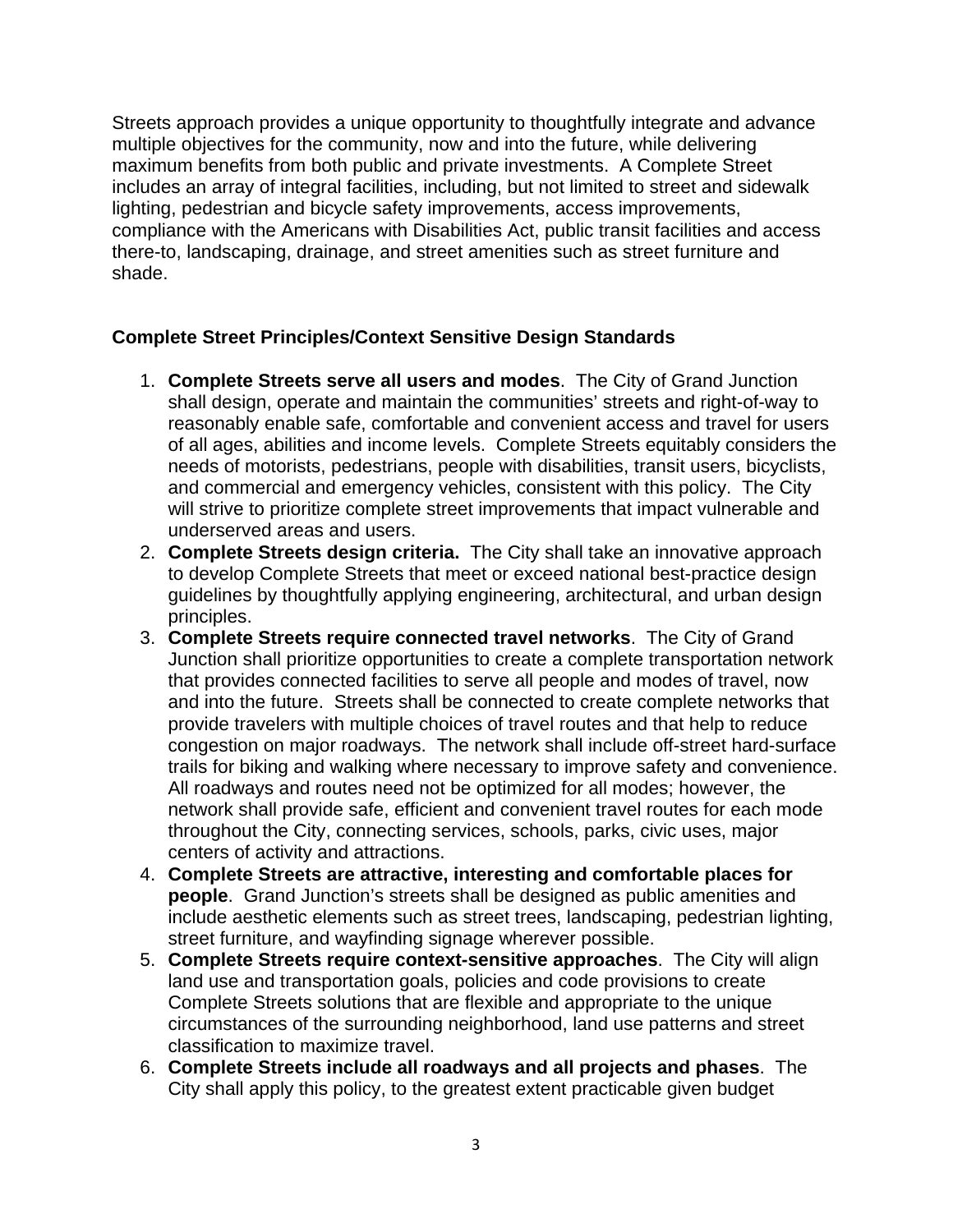constraints, to all street projects, including new construction, reconstruction, resurfacing, and maintenance. In addition, safe and efficient travel access for all modes of transportation shall be maintained during construction.

7. **Complete Streets Require Education, Outreach and Engagement.** The City will foster education and outreach on the Complete Streets policy to City Departments and other agencies and will encourage community engagement. Ongoing implementation and monitoring will be communicated to the community.

# **Exceptions**

Any exception to this Policy, including for eligible private projects, must be reviewed and approved by the Transportation Engineering Design Standards (TEDS) Exception Committee, comprised of the Public Works Director, Transportation Engineer, Community Development Director, and the Fire Marshal.

The following will be considered by the Committee for exceptions to the Policy:

- a. An accommodation is not necessary on the corridors where specific user groups are prohibited;
- b. Costs of accommodation are excessively disproportionate to the need or probable use, when factoring in both current economic conditions and economic benefits of initial capital cost;
- c. A clear, documented absence of current and future need exists;
- d. Transit accommodations that may be excluded where there is no existing or planned transit service;
- e. Routine maintenance of the transportation network that does not change the roadway geometry or operations, such as mowing, sweeping, spot repair, pothole filling or when interim measures are implemented on temporary detour or haul routes;
- f. A reasonable and equivalent project existing along the same corridor that is already programmed to provide facilities exempted from the project at hand; or
- g. The cost of providing accommodations is excessive compared to reasonable access to alternative facilities existing within one quarter mile of the surrounding network of complete streets to the site.

# **Applicability:**

The policy is applicable to all development and redevelopment in the public realm within the City of Grand Junction. It applies to the work of all City Departments and other entities working within the public right-of-way. In addition, it is intended to guide all private development that affects streets, the transportation system, and the public realm.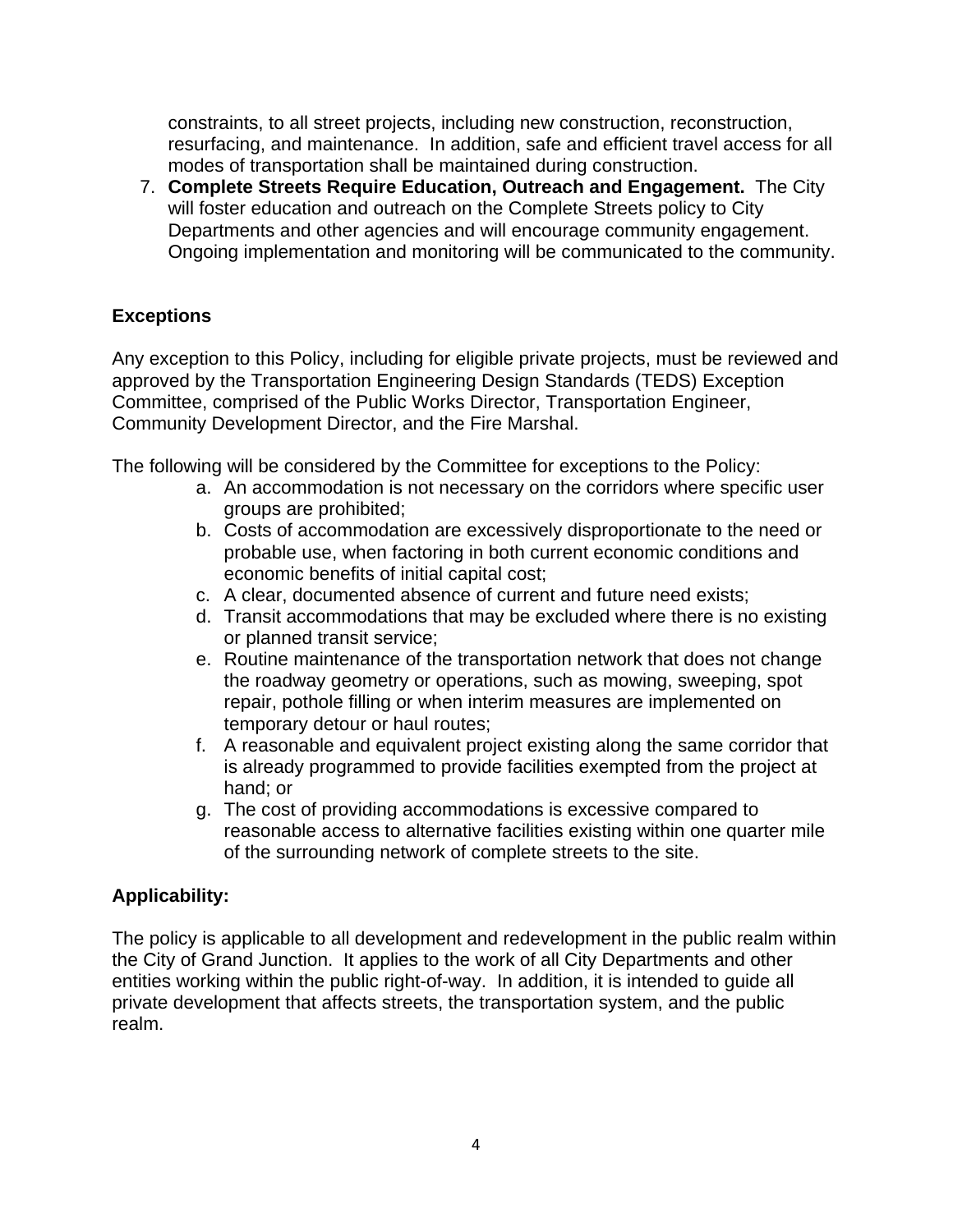Where new streets and subdivisions are subject to the City of Grand Junction Zoning and Development Code and/or Transportation Engineering Design Standards, the City shall fully and consistently refer to this policy for guidance.

In the existing developed areas of the City, roadway improvements that implement this policy shall be achieved as individual projects advance, as sites and corridors are developed and improved, and as needs and travel-mode balance evolve over time.

#### **Performance Measures**

Complete Streets require appropriate performance measures. The City will track and report performance measures for the transportation system that measure how well the City is conforming to this policy. Indicators shall reflect safe and efficient mobility for all users—pedestrians, bicyclists, transit riders, motorists and freight. The City shall measure the success of this policy using, but not being limited to, the following performance measures:

| <b>Performance Measure</b>                                         | Unit/Quantity | Goal         |
|--------------------------------------------------------------------|---------------|--------------|
| Safety:                                                            |               |              |
| Crashes for all modes                                              | <b>Number</b> | Decrease     |
| Injuries and fatalities for all modes*                             | <b>Number</b> | Decrease     |
|                                                                    |               | towards zero |
| 1. Number of Fatalities                                            |               |              |
| 2. Rate of Fatalities per 100 million Vehicle Miles Traveled (VMT) |               |              |
| 3. Number of Serious Injuries                                      |               |              |
| 4. Rate of Serious Injuries per 100 million VMT                    |               |              |
| 5. Number of Non-motorized Fatalities and Non-motorized Serious    |               |              |
| Injuries.                                                          |               |              |
| <b>Countdown Signals</b>                                           | <b>Number</b> | Increase     |
| Audible traffic signals                                            | <b>Number</b> | Increase     |
| Crosswalk and intersection improvements                            | Number        | Increase     |
|                                                                    |               |              |
| Access:                                                            |               |              |
| ADA compliant curb ramps                                           | <b>Number</b> | Increase     |
| ADA compliant accessible routes                                    | <b>Miles</b>  | Increase     |
| On-street bike lanes                                               | <b>Miles</b>  | Increase     |
| Signal approaches with bike friendly detection                     | Number        | Increase     |
| On-time arrivals for GVT                                           | $\%$          | Increase     |
| Bus stops that provide weather protection                          | %             | Increase     |
| <b>Sidewalks</b>                                                   | <b>Miles</b>  | Increase     |
| Off-street hard-surface trails                                     | <b>Miles</b>  | Increase     |
|                                                                    |               |              |
| <b>Health and Environment:</b>                                     |               |              |
| Students who walk or bike to school                                | $\%$          | Increase     |
| Mode share: walk, bike and transit                                 | $\%$          | Increase     |
| Vehicle miles traveled (VMT) per capita                            | Number        | Decrease     |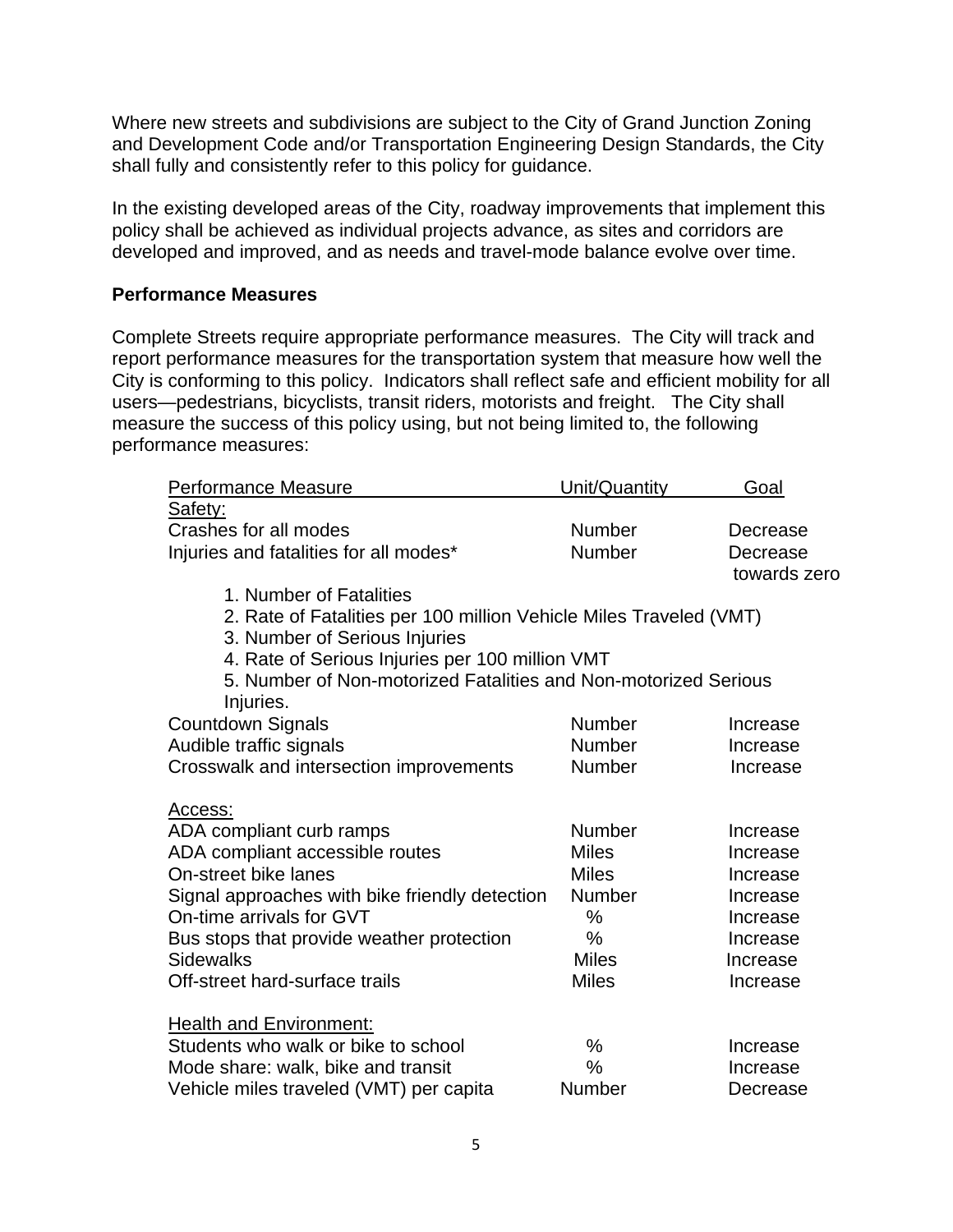Notes:

(1) \*The US Department of Transportation (USDOT) Safety Performance Management Final Rule establishes five performance measures as the five-year rolling averages. The GVCP goal or target for 1-5 above will be to Decrease towards zero.

(2) As the Safety Performance Rule and other transportation system performance management rules required by the USDOT are implemented, these Complete Streets Performance Measures will be updated as applicable.

#### **Implementation Strategies:**

#### **Policy Integration:**

The City shall make the Complete Streets practices a routine part of everyday operations, approach every transportation project and program as an opportunity to improve streets and the transportation network for all users, and work in coordination with other departments, agencies and jurisdictions.

The City will review and revise, as needed, all plans, guidelines, regulations, procedures, and programs to integrate the Complete Streets principles in all street projects, as feasible.

#### **Interagency Coordination:**

Implementation of the Complete Streets Policy will be carried out cooperatively and consistently among all departments in the City of Grand Junction, outside agencies, and, to the greatest extent possible, private developers.

#### **Training:**

The City will train pertinent staff on the content of Complete Streets principles and best practices for implementing this policy.

#### **Project Selection Criteria (3):**

The City will maintain a comprehensive inventory of pedestrian and bicycle infrastructure and will prioritize improvement projects that eliminate gaps in the sidewalk and bikeway network and serves the needs of underserved and vulnerable communities..

The City will utilize inter-department coordination to promote the most responsible and efficient use of resources for activities within the public way and will seek out appropriate sources of funding and grants for implementation of Complete Streets policies.

#### **Oversight Responsibility:**